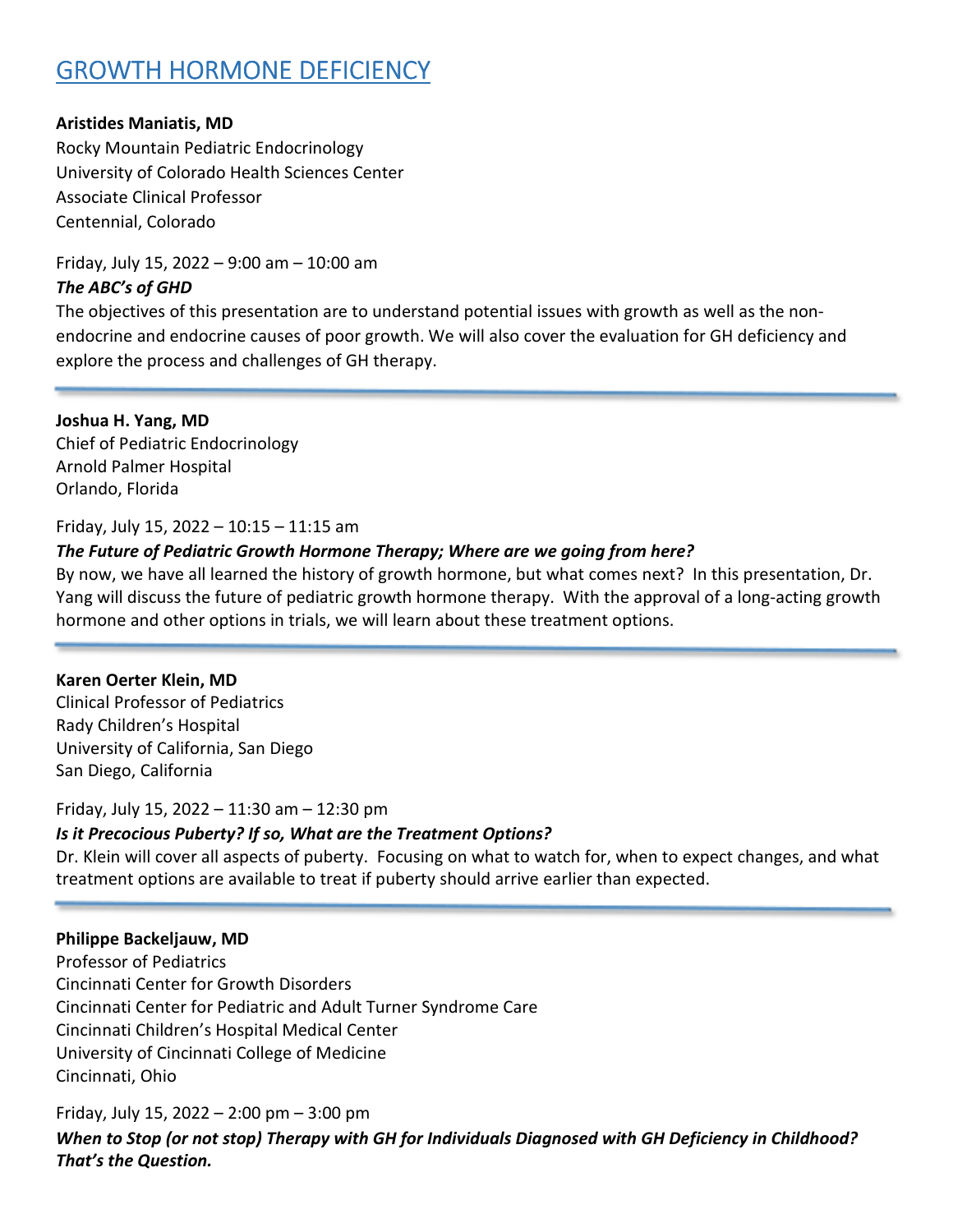Dr. Backeljauw will discuss the decision-making process for when to stop or when to continue GH therapy in patients with a diagnosis of childhood-onset GH deficiency. The audience will become familiar with the clinical manifestations associated with permanent and adult-type GH deficiency syndrome and review the practical approach for stopping or continuing GH therapy during the transition years.

Friday, July 15, 2022 – 3:15 pm – 4:15 pm *GHD Q&A* 

To end our day, Dr. Maniatis will sit with us in an open Q&A session. Bring all the questions that you have gathered throughout the day.

# MCCUNE ALBRIGHT SYNDROME

## **Michael T. Collins, MD**

Senior Investigator Chief Skeletal Disorders and Mineral Homeostasis Section National Institute of Dental and Craniofacial Research National Institutes of Health Bethesda, Maryland

## Friday, July 15, 2022 – 9:00 am – 10:00 am

## *What you Need to Know and What to Expect in FD/MAS*

Dr. Collins from the National Institute of Health will begin our convention by discussing McCune-Albright Syndrome and Fibrous Dysplasia. He will explain a little bit of the history behind the disease and when/how it occurs. He will teach us how one becomes diagnosed with MAS/FD, the different testing that needs to be done to confirm diagnosis, as well as testing that should continue to be done throughout development. Dr. Collins will also review the research that has been done that gave us the knowledge we have today about the disease and update us on current research.

## **Edward Hsiao, MD, PhD**

Professor Division of Endocrinology and Metabolism University of California, San Francisco San Francisco, California

## Friday, July 15, 2022 – 10:15 am – 11:15 am

## *Fibrous Dysplasia and McCune Albright Syndrome in Adults*

Dr. Hsiao will be joining us for this first time at the MAGIC convention and will be focusing his presentation on aging with MAS/FD. While the convention is typically geared towards children, there have been several requests to also have a focus on adults as we have many adult members join us. Dr. Hsiao will present on what to expect as adults with MAS/FD and is looking to have active audience participation.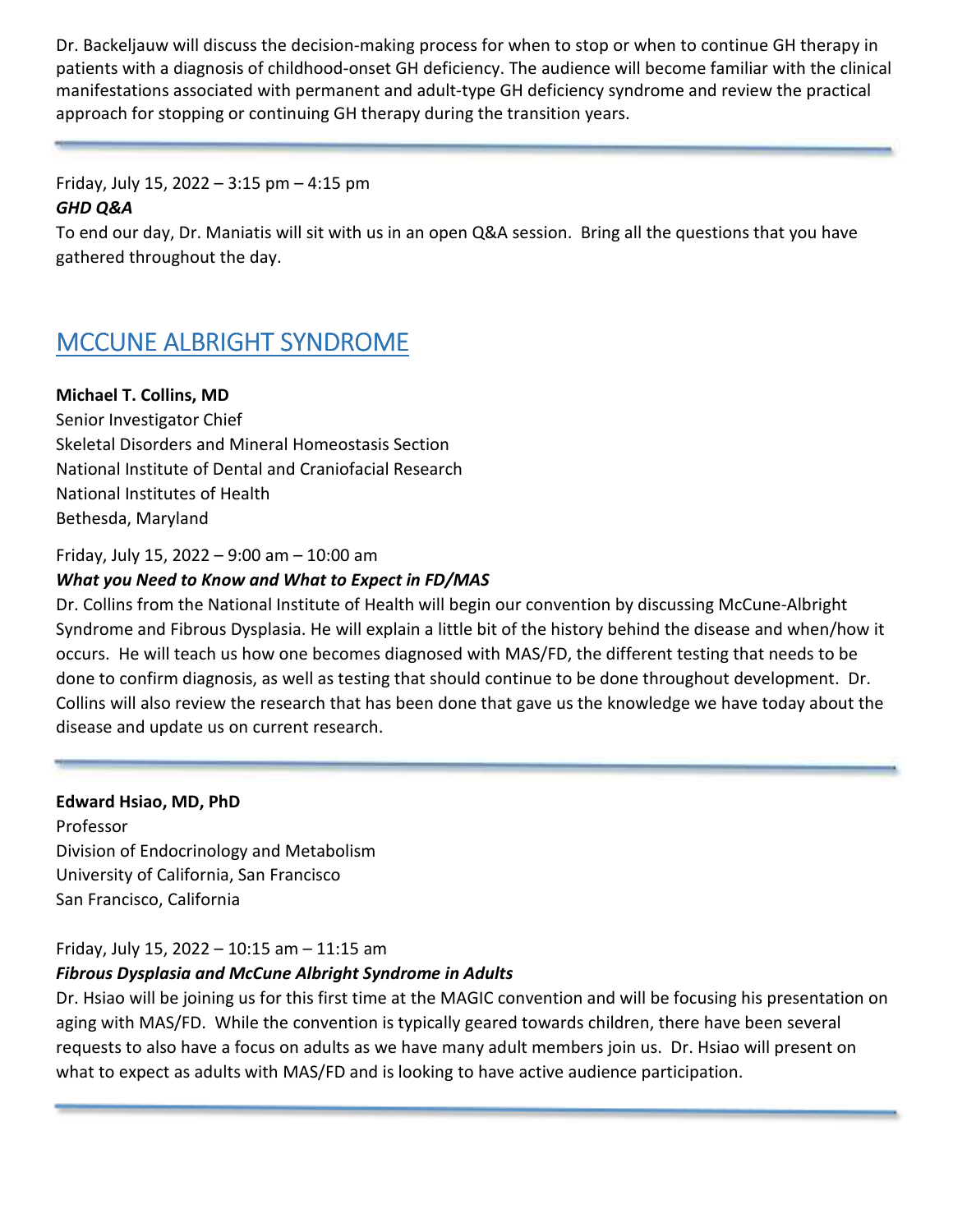## **Alison Boyce, MD**

Associate Research Physician Skeletal Disorders and Mineral Homeostasis Section National Institute of Dental and Craniofacial Research National Institutes of Health Bethesda, Maryland

## Friday, July 15, 2022 – 11:30 am – 12:30 pm

## *Endocrine Care and Pain in FD/MAS*

Dr. Boyce, who works with Dr. Collins at the NIH will be our next presenter. She will explain how the endocrine system is involved with MAS/FD and the testing that needs to be done when suspecting MAS. She will discuss the importance of having a knowledgeable endocrinologist as part of your medical team. Dr. Boyce will also speak about testing that needs to continue to be done and at what point. She will also be presenting on pain and ways to help treat pain that patient's may experience. She will talk about medications that we have found to help with pain in MAS/FD, as well as ones that did not work as well.

**Jason Malone, DO**  Orthopedic Surgeon Nemours Children's Hospital Orlando, Florida

## Friday, July 15, 2022 – 2:00 pm – 3:00 pm

## *Orthopedic Treatment of Fibrous Dysplasia*

Dr. Malone, from Nemours Children's Hospital, will be presenting to us after lunch on orthopedic management in MAS/FD. He will teach us the most up-to-date ways to treat/correct FD, as well as touch on past methods that have been found to not be as successful. Learn about rods/plates and when and when not to surgically intervene with Dr. Malone.

## Friday, July 15, 2022 – 3:15 pm – 4:15 pm *Panel Discussion with MAS/FD Patients*

For the last session of the day the current plan is to have a panel discussion with a few MAS/ FD patients, as well as a parent of a child with MAS/FD. Have questions you've been wanting to ask other's similar to you? Wondering if you are the only one who has these feelings? Want to know how others with MAS/FD cope or go on with their daily life? Want to know how to explain MAS/FD to your newly diagnosed child? Now is the time to ask and get your answers from those who have lived with MAS/FD. This will be a safe, private, and open discussion. We hope people ask questions, share their story as well as openly share their feelings.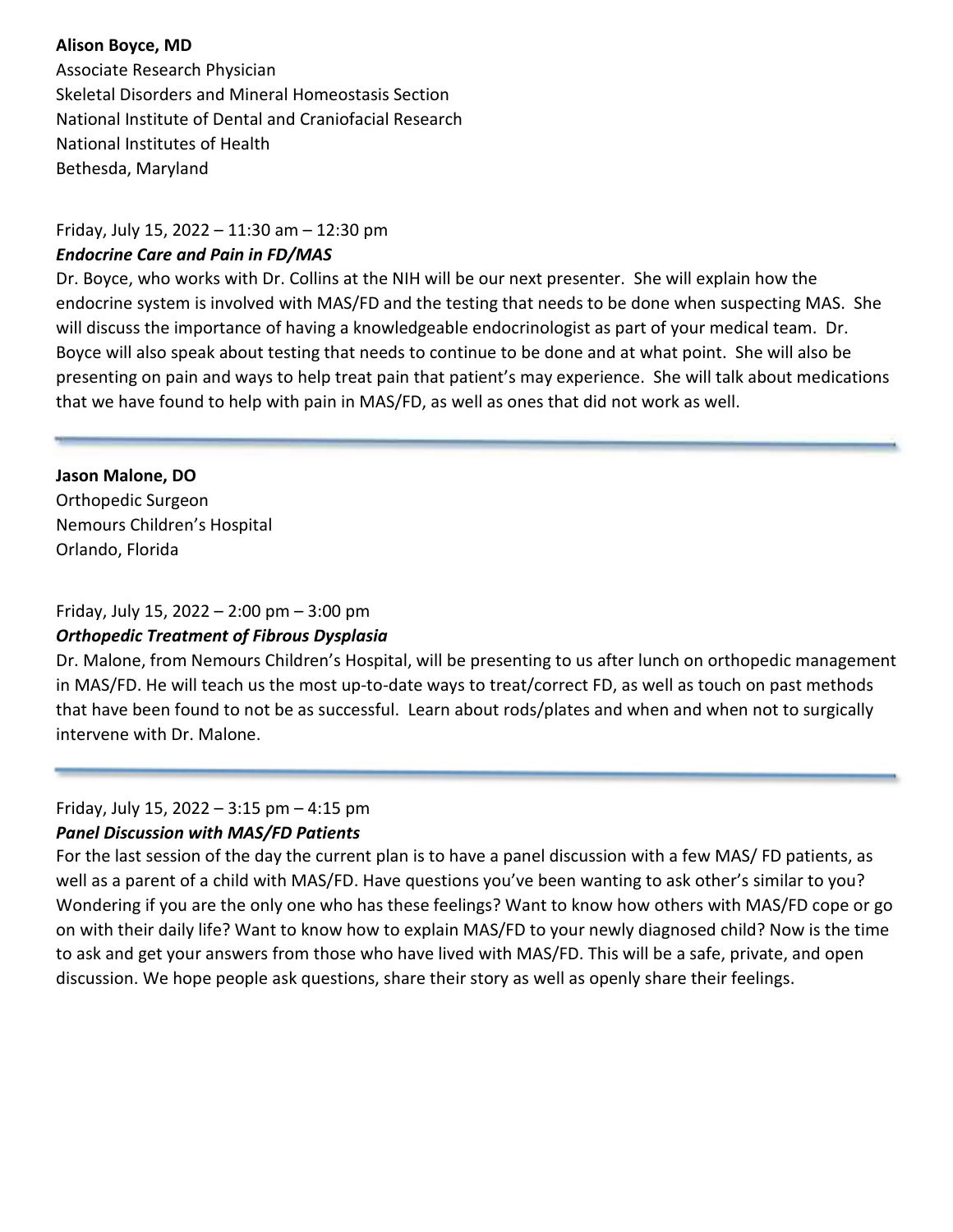# RUSSELL SILVER SYNDROME, SMALL FOR GESTATIONAL AGE and TEMPLE SYNDROME

## **Jennifer B. Salem, MA**

RSS/SGA Director of Research & Education The MAGIC Foundation Manhattan Beach, California

## Friday, July 15, 2022 – 9:00 am – 10:00 am

## *Building Blocks for Success in Understanding RSS/SGA/Temple: The Basics*

This is a MUST SEE foundational presentation for first year attendees and those with young children given by the primary author of the guidebook. You will learn terminology and concepts necessary to understand future presentations. Unless you consider yourself an expert on RSS/SGA or have an RSS/SGA teen, this is the place for you.

**Rachel Corcoran, MBA** RSS Adult Division Consultant The MAGIC Foundation Cincinnati, Ohio

## Friday, July 15, 2022 – 9:00 am – 10:00 am

### *RSS/SGA/Temple Adults Roundtable Meet & Greet*

Join the new RSS adult consultant Rachel for an informal discussion about the issues that our affected adults face. Meet your fellow affected adults, share and learn from one another.

## **Professor Bèatrice Dubern, MD, PhD (presenting virtually)**

Nutrition and Gastroenterology Department Trousseau Hospital, Sorbonne University Paris, France

### Friday, July 15, 2022 – 10:15 am – 11:15 am

## *Feeding & GI Issues: Weight for Height Management*

Balancing adequate calories for optimal growth while being mindful of the metabolic consequences our children face can be challenging even without the feeding frustrations common to RSS/SGA/Temple children. Dr. Dubern will discuss common feeding and gastrointestinal issues and the treatments available to help ease this difficult time.

### **Suparna Jain, MD (presenting virtually)**

Assistant Clinical Professor of Pediatrics Division of Pediatric Endocrinology UCLA-Cedars Sinai Medical Center Private Practice Pediatric Consultants Santa Monica, California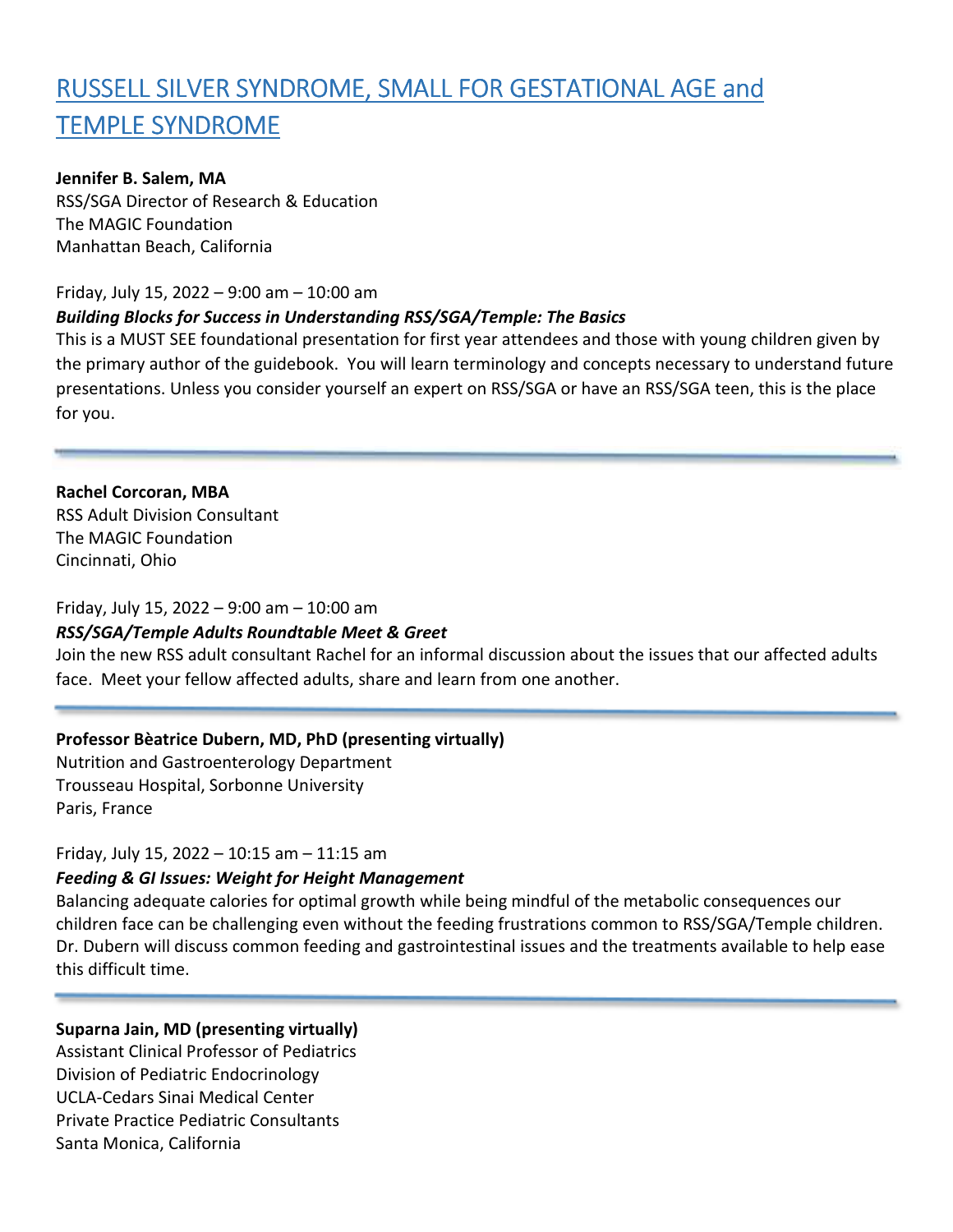## Friday, July 15, 2022 – 10:15 am – 11:15 am

## *Adulting with RSS/SGA/Temple: Stretch Marks, Autonomic Dysfunction & Self-Management*

As our children become teens and young adults, they must learn to navigate and take responsibility for their own healthcare. Dr. Jain will talk about symptoms and issues that may affect them as adults, as well as provide information and support they may need as they take yet another step toward independence.

## **Dayna L. Carney, RN, CBC**

Pediatric Registered Nurse Children's Mercy Hospital RSS Division Consultant The MAGIC Foundation Overland Park, Kansas

## Friday, July 15, 2022 – 11:30 am – 12:30 pm

## *All About Growth Hormone for RSS/SGA/Temple*

Growth hormone is an important hormone needed to help regulate growth, body structure and metabolism. Join RSS Division Consultant and RN Dayna Carney for a segment explaining why RSS/SGA/Temple children may benefit from gH therapy and its impact on long term health as well as height.

## **Yvette Q. Getch, PhD, CRC**

Professor Coordinator, Graduate Counseling Programs University of South Alabama Mobile, Alabama

### Friday, July 15, 2022 – 11:30 am – 12:30 pm

### *The Art of Advocacy*

Being the parent of a child that has growth failure and/or additional other health issues often requires us to step up and advocate for our children when they require something "extra" to equal the playing field at school and during outside activities. Dr. Getch will guide us in learning to advocate early and how to help ensure that our children learn to become their own advocates as well as how some of these decisions may impact their future.

## **Madeleine D. Harbison, MD (presenting virtually)**

Assistant Professor of Pediatrics in Endocrinology Adrenal and Steroid Disorders Group Icahn School of Medicine at Mount Sinai New York, New York

### Friday, July 15, 2022 – 2:00 pm – 3:00 pm

## *Unique Endocrine Issues for the RSS/SGA/Temple Child: Bone Age, Adrenarche, Insulin Resistance & Nutrition; Does Weight Matter?*

Join Dr. Harbison for an important segment covering how to and why to monitor bone age, the impact of adrenarche, understanding insulin resistance and how each of these can be impacted by weight. This a must see presentation for families of toddlers and young children.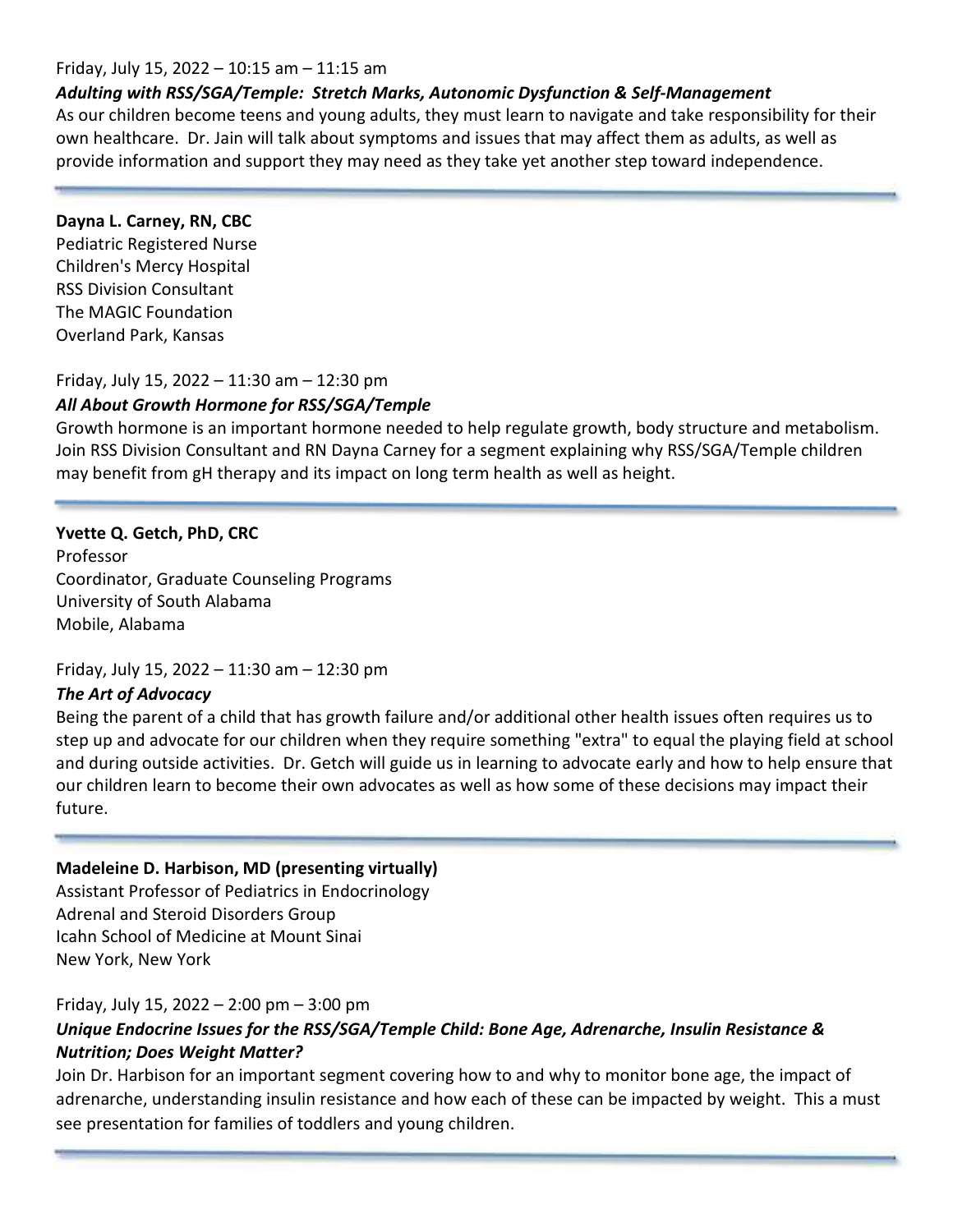## **Justin Davies, MD, FRCPCH, MRCP (presenting virtually)**

Consultant Paediatric Endocrinologist Honorary Associate Professor University of Southampton, Southampton Children's Hospital University Hospital Southampton Southampton, UK

## **Karen Temple, MD (presenting virtually)**

Professor of Medical Genetics, Faculty of Medicine University of Southampton Honorary Consultant in Clinical Genetics University Hospital Southampton NHS Foundation Trust Southampton, Hampshire, UK

Friday, July 15, 2022 – 2:00 pm – 3:00 pm & 3:15 pm – 4:15 pm

## *Temple Syndrome Basics: Part 1 & 2*

Dr.'s Davies and Temple will cover how Temple Syndrome is diagnosed and the most up to date treatment options. Be sure to attend the RSS/SGA Basics presentation prior to ensure understanding of foundational relevant concepts. Expect plenty of time for questions.

## Friday, July 15, 2022 – 3:15 pm – 4:15 pm

## *RSS/SGA/Temple Q&A*

This session will be the time for you to ask any questions you have about RSS/SGA/Temple

# OPTIC NERVE HYPOPLASIA/SEPTO OPTIC DYSPLASIA

## **Mark Borchert, MD (presenting virtually)**

Director of the Eye Birth Defects Program and Eye Technology Program Associate Professor of Clinical Ophthalmology and Neurology Children's Hospital Los Angeles Borchert Laboratory Los Angeles, California

Friday, July 15, 2022 – 9:00 am – 10:00 am *ONH Diagnosis… Now What?*  What is ONH, what are the true and fictitious clinical associations. How to navigate an ONH diagnosis.

## **Mark Borchert, MD (presenting virtually)**

Director of the Eye Birth Defects Program and Eye Technology Program Associate Professor of Clinical Ophthalmology and Neurology Children's Hospital Los Angeles Borchert Laboratory Los Angeles, California

Friday, July 15, 2022 – 10:15 am – 11:15 am *ONH Research, Stem Cells and More*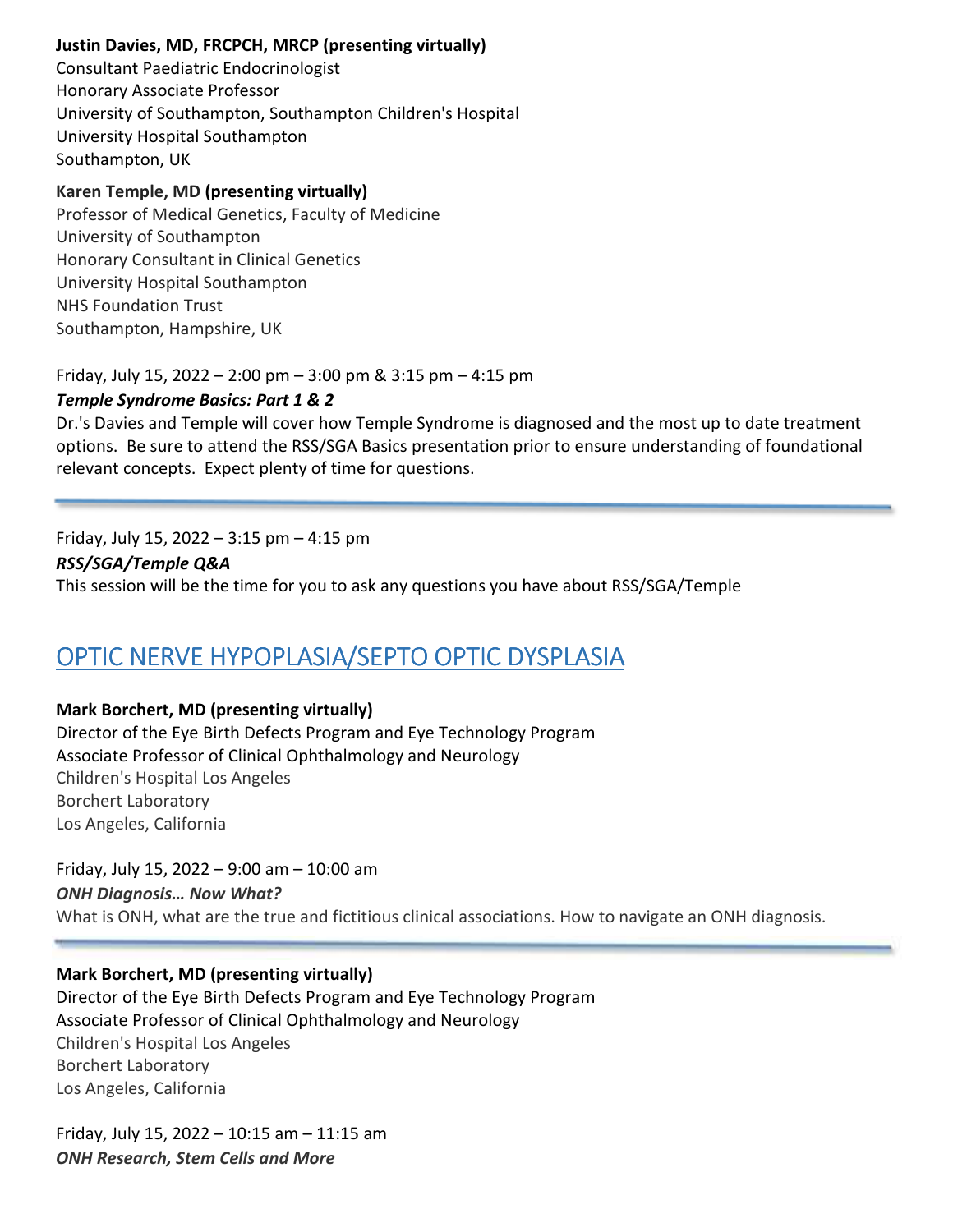What does the latest research say about clinical risks and causes of ONH? Are stem cells the answer?

## **Ellen Lancon Connor, MD (presenting virtually)**

Professor Pediatric Endocrinology and Diabetes Co-Director, Adolescent PCOS Clinic American Family Children's Hospital University of Wisconsin Madison, Wisconsin

Friday, July 15, 2022 – 11:30 am – 12:30 pm

## *ONH and Endocrinology*

In this talk, we will learn, what is the endocrine system and how does it work? How does ONH affect the endocrine system, what labs need to be done and when?

## **Mark Borchert, MD & Ellen Lancon Connor, MD (presenting virtually)**

Friday, July 15, 2022 – 2:00 pm – 3:00 pm

## *ONH Q&A*

This session will be the time for you to ask any questions you have about ONH management. (endocrine, vision, medical management, emergency management and school issues)

### **Erin Beamon**

PAN/Tumor Division Consultant for The MAGIC Foundation Mother of a child with Panhypopituitarism

Friday, July 15, 2022 – 3:15 pm – 4:15 pm

### *Solu-Cortef Training*

A brief overview of how to be prepared before, during and after an adrenal crisis including step-by-step training on how to administer the Solu-Cortef injection.

## PANHYPOPITUITARISM

**Mitchell E. Geffner, MD** Professor of Pediatrics Keck School of Medicine of USC Children's Hospital Los Angeles Ron Burkle Chair in the Center for Endocrinology, Diabetes and Metabolism Los Angeles, California

Friday, July 15, 2022 – 9:00 am – 10:00 am *Hypopituitarism: Out of the PAN and into the Fire*  This session is a broad overview of Hypopituitarism, its causes, symptoms, and treatments.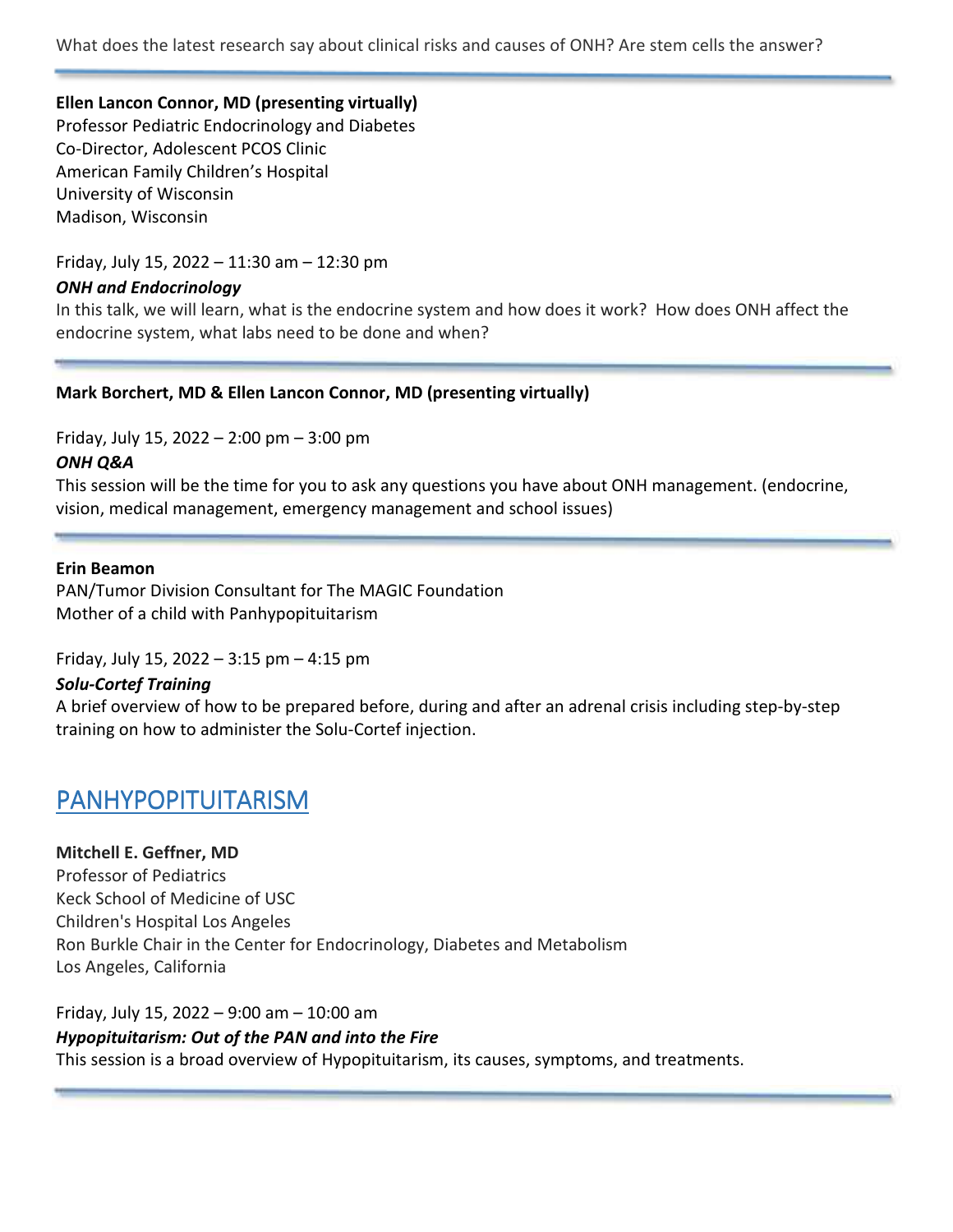## **Karen Oerter Klein, MD**

Clinical Professor of Pediatrics Rady Children's Hospital University of California, San Diego San Diego, California

#### Friday, July 15, 2022 – 10:15 am – 11:15 am

#### *Puberty in the Panhypopituitarism Child*

An overview of puberty for the Panhypopituitarism child. Delayed puberty, treatments, and the newer uses of HCG and FSH for males will be discussed.

### **Mitchell E. Geffner, MD**

Professor of Pediatrics Keck School of Medicine of USC Children's Hospital Los Angeles Ron Burkle Chair in the Center for Endocrinology, Diabetes and Metabolism Los Angeles, California

## Friday, July 15, 2022 – 11:30 am – 12:30 pm

## *What's Oxytocin Got to Do With It?*

Patients with hypopituitarism may have a deficiency of the hormone known as oxytocin, the lack of which may affect quality of life, despite apparently optimal replacement of all of the other pituitary hormones. Oxytocin plays an important role in controlling social and emotional behavior, body weight, and metabolism. Recent studies have suggested that a deficiency of oxytocin may occur in patients with hypopituitarism (and, in particular those with craniopharyngioma). Studies of the effects of treatment with oxytocin are currently underway.

### **Mimi Kim, MD, MSc**

Associate Professor of Clinical Pediatrics Keck School of Medicine of USC Co-Director, CHLA CAH Comprehensive Care Center

### Friday, July 15, 2022 – 2:00 pm – 3:00 pm

### *Adrenal Insufficiency*

This session will give a deep overview of Adrenal Insufficiency - causes, symptoms, treatments, and how to navigate illness and emergencies.

### **Erin Beamon**

PAN/Tumor Division Consultant for The MAGIC Foundation Mother of a child with Panhypopituitarism

Friday, July 15, 2022 – 3:15 pm – 4:15 pm

### *Solu-Cortef Training*

A brief overview of how to be prepared before, during and after an adrenal crisis including step-by-step training on how to administer the Solu-Cortef injection.